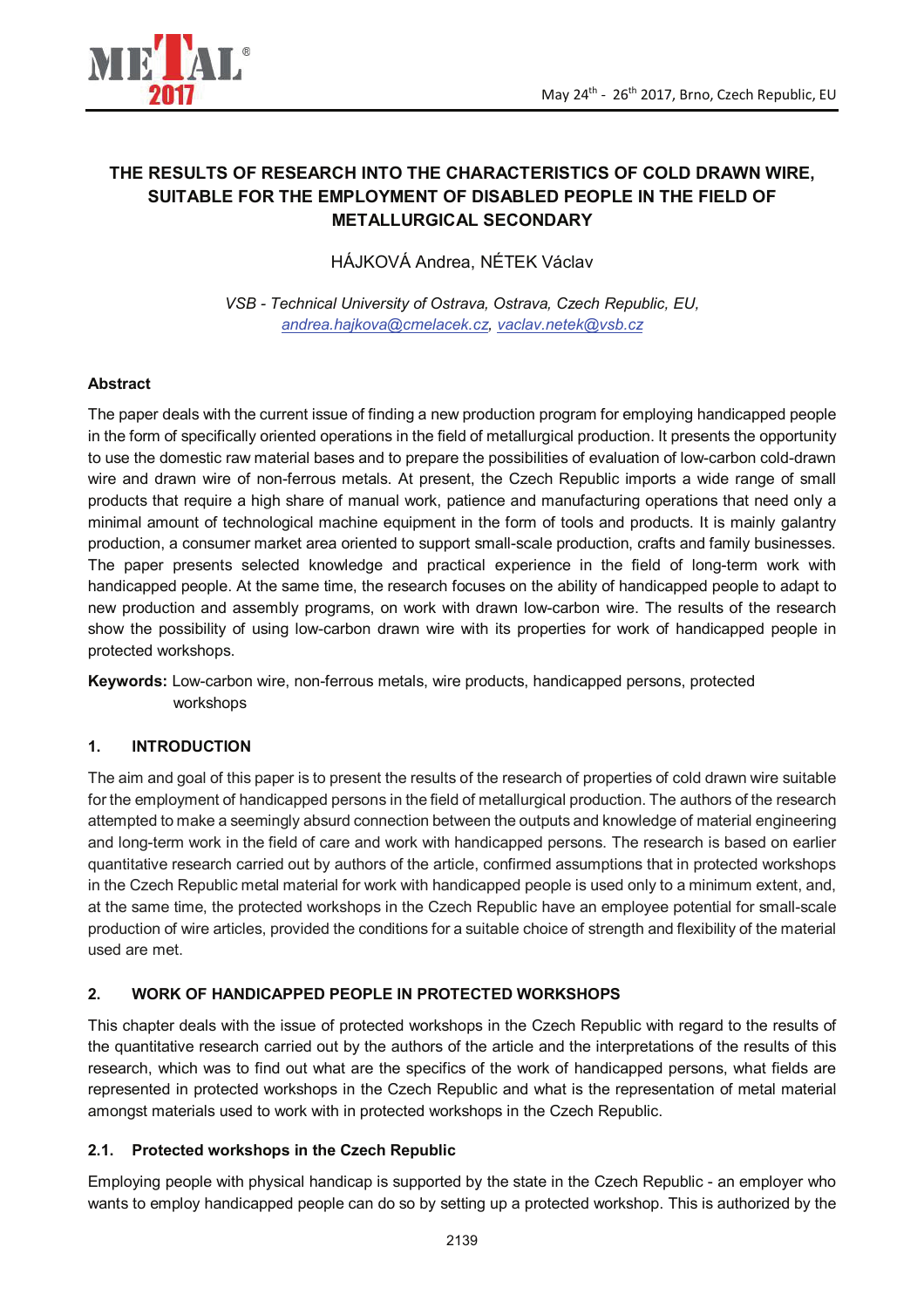

relevant labour offices. The requirement is that the workshop employs more than 60% of people with disabilities and in most cases these workshops associate people who are hard to employe in another workplace. State subsidy is then demonstrated by the fact that the Labour Office generally contributes with financial resources to establishment of such a workshop and, for a certain period of time, it also contributes to the partial reimbursement of operating costs of the same. In addition, it is possible to draw on a contribution for the employment of people with disabilities for the operation of a protected workshop.

## **2.2. Representation of metallic materials for work of handicapped people in protected workshops in the Czech Republic**

The authors of this article carried out a quantitative research in 2015-16, which was aimed to find out what works are represented in protected workshops in the Czech Republic, what percentage is represented by metal materials among the materials in general used in protected workshops for the work of handicapped people and what kind of work prevails in these protected workshops, i.e. manual or machine work, for large-scale production or for small or piece job orders. The research was conducted by direct acquisition of relevant primary data using telemarketing. The survey was aimed at respondents that were managers of the existing protected workshops throughout the Czech Republic.

# **2.3. Areas of activities in protected workshops in the Czech Republic**

Protected workshops in the Czech Republic deal with the following works: production of detergents, soaps, medical clothing and clothing for food industry, personal protective equipment. They also produce floor rags, towels, dusters. They focus on small-scale finishing, packaging, storage and logistics. They run a workshop with weaving, ceramic and basketry activities. They are engaged in the assembly of semi-finished products and articles made of imitation jewelery, handmade finishing works in the area of cardboard packaging, production of drawn, decorated and perfumed candles and glycerine soaps. They operate assembling and printing workshops, production of musical instruments, wooden toys, interior accessories or artistic objects made of stone, wood and metal, handmade production of notebooks and other paper products, production of small gift and utility items. One of the activities of protected workshops in the Czech Republic is the work with surgical wire. The picture in the **Figure 1** shows this activity which is represented at a minimum extent, in case of 4 of 200 respondents.



**Figure1** Share of metallic materials in protected workshops in the Czech Republic

The very low share of metal products in protected workshops is in particular due to a dramatic change in the branch and industry structure of the Czech Republic industry. Under the pressure of economic and financial instruments, a wide range of final products of secondary metallurgical production from own raw material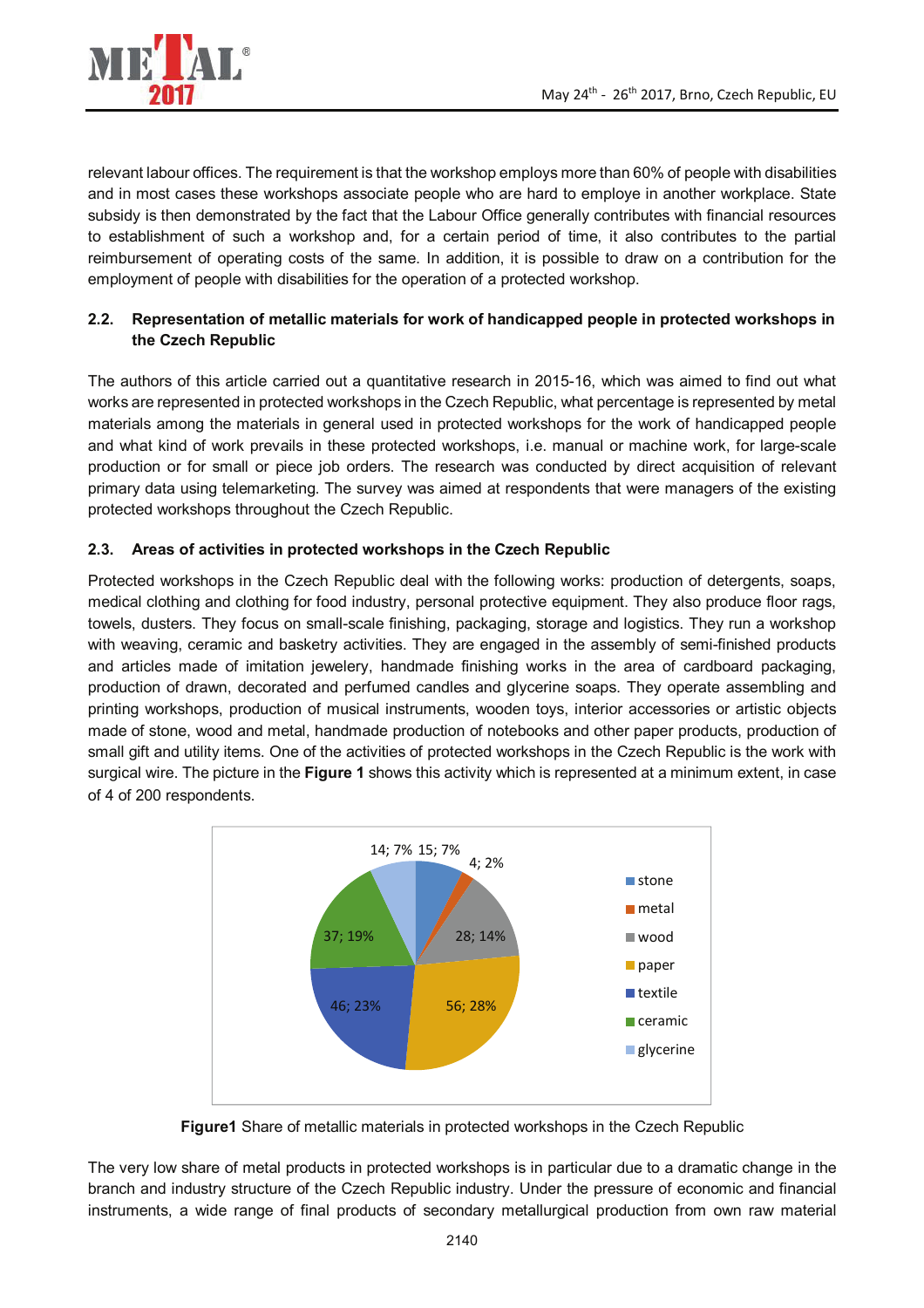

resources, in which Czechoslovakia had a long tradition and especially considerable technical and technological know-how, was abandoned.

The authors of the article derive from the knowledge acquired about the behaviour of handicapped people in situations when they encounter the need to work, create new values, be useful. It is precisely the need to take paper, wood or metal in hand, to understand their properties, which represents one way to ensure a critical change at the interface between social services and new technologies capable of serving not only the function of usefulness but also the function of a change in the mindset during the phase of consumption of these products.

## **2.4. Specifics of the working ability of handicapped people**

Handicapped individuals with a capacity to work have some specificities in approach to work. They can be very careful and patient, and in the case of mild mental disability they can hold themselves for a long time in the same activity, not to let themselves to be influence by the effects of the environment, which can be useful in works requiring simple manipulation of the material, but with a high level of concentration on the same work. Disabled individuals are able to adapt to the performance of a profession that is seemingly inaccessible to them. A handicapped individual usually has developed compensatory procedures that replace the missing senses or limbs. They can find their own workflow solutions that a healthy individual cannot even imagine. However, the disabled must have an opportunity to adapt to this adaptation [1]. The disabled person should have the opportunity to try out specific activities and find the kind of activity that best suits him or her and to which he or she adapts best [2].

# **3. SELECTION OF SUITABLE MATERIAL FOR PROTECTED WORKSHOPS IN THE CZECH REPUBLIC**

For the area of research of a wide range of material engineering, the authors of the research focused on the issue of wire and wire products. This area allows us to explore and develop not only new metallographic features and properties at the interface of ferrous and non-ferrous metals but also the picture in **Figure 2** shows, that it provides a great opportunity to achieve uniqueness in the niche range of products with high added value and usefulness.



**Figure 2** Production with high added value

## **3.1. Cold drawn wire**

We can divide the wire into a drawn steel unpatented (low carbon) wire, a drawn steel patented (high carbon) wire, and a drawn wire made of premium alloy steels. In case of large deformation, the reinforcement is so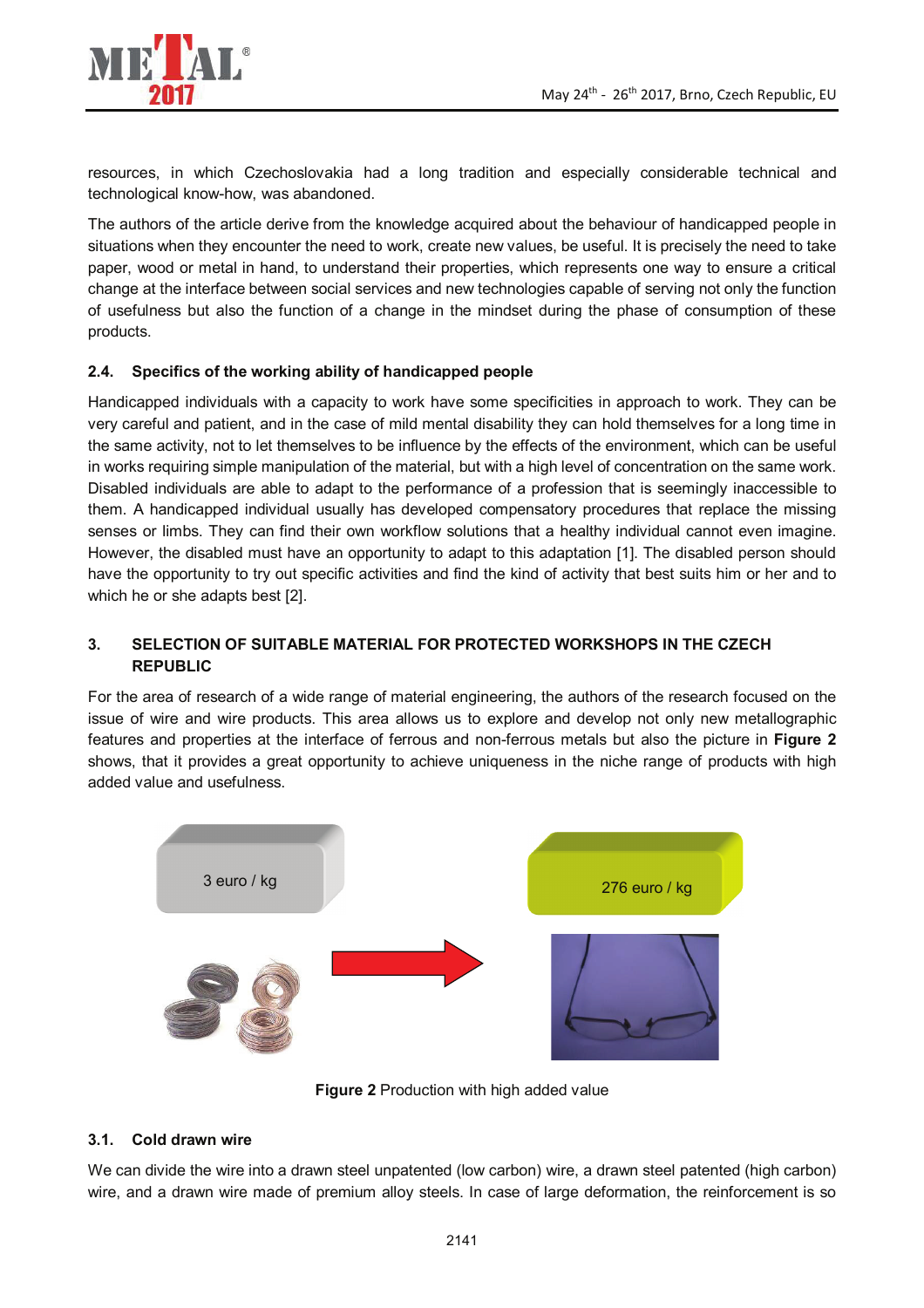

high and the deformation of the steel grains is such that the material can no longer be formed without actually breaking it. To restore the deformation capabilities, soft annealing or recrystallizing annealing must therefore be included in the drawing process.

#### **3.2. Research - work of handicapped people with cold drawn wire**

Based on research conducted by the authors of this article, low-carbon cold-drawn wire is a suitable material for disabled people in protected workshops. Qualitative research was carried out at ČMELÁČEK z.s. in the presence of specialists in the field.

#### **3.3. Research objective**

The aim of the research was to find out, on the basis of the properties of low-carbon drawn wire, its suitability for the work of handicapped persons in seltered workshops, namely whether they are capable of working with this material and which material properties are the most suitable for this work.

#### **3.4. Implementation of research**

For the experiment, 50 adults with disabilities (20 persons with mild mental disabilities, 15 persons with physical disabilities and 15 persons with sensory impairment) were selected and enrolled to the experiment. We have obtained various types and sizes of cold-drawn wire according to the standard: Cold-formed steel wires as well as aluminium and copper wires. We also purchased tools for manual wire processing:

- Wooden or rubber gripper for wire bending and strengthening
- Anvil or steel plate with flat surface for wire straightening
- Clamp for clamping the worked wire and bending or shaping of the wire in jaws
- Pliers with short round jaws for wire bending and forming
- Pliers with flat jaws for bending and forming the wire into sharp bends
- Files with medium and fine structure for working of split ends of wires
- Abrasive screen for wire surface treatment before initiating or before finishing of work with wire

We have created a large barrier-free workshop with individual workplaces and material (cold-drawn low-carbon wire). The participants in the experiment were tasked to perform the specified operation (bending, straightening, cutting, surface treatment, etc.) at different workplaces with different types of wire.

#### **3.5. Evaluation of the participants´ ability to process low-carbon cold drawn wire**

Two experts for working with wire, two social field specialists, and two senior workshop managers were the evaluators of the research. Each participant was evaluated at each workplace with a score of 1-5, where 5 is the best result. The following criteria were assessed:

- 1) Understanding the assigned task
- 2) Precision
- 3) Speed
- 4) Working with tools
- 5) Procedure

Each participant could obtain a maximum score of 50 at ten locations.

Individual scoring:

- 40 50 points: Satisfactory
- 30 39 points: Satisfactory with restrictions (under certain conditions)
- 0 29 points: Unsatisfactory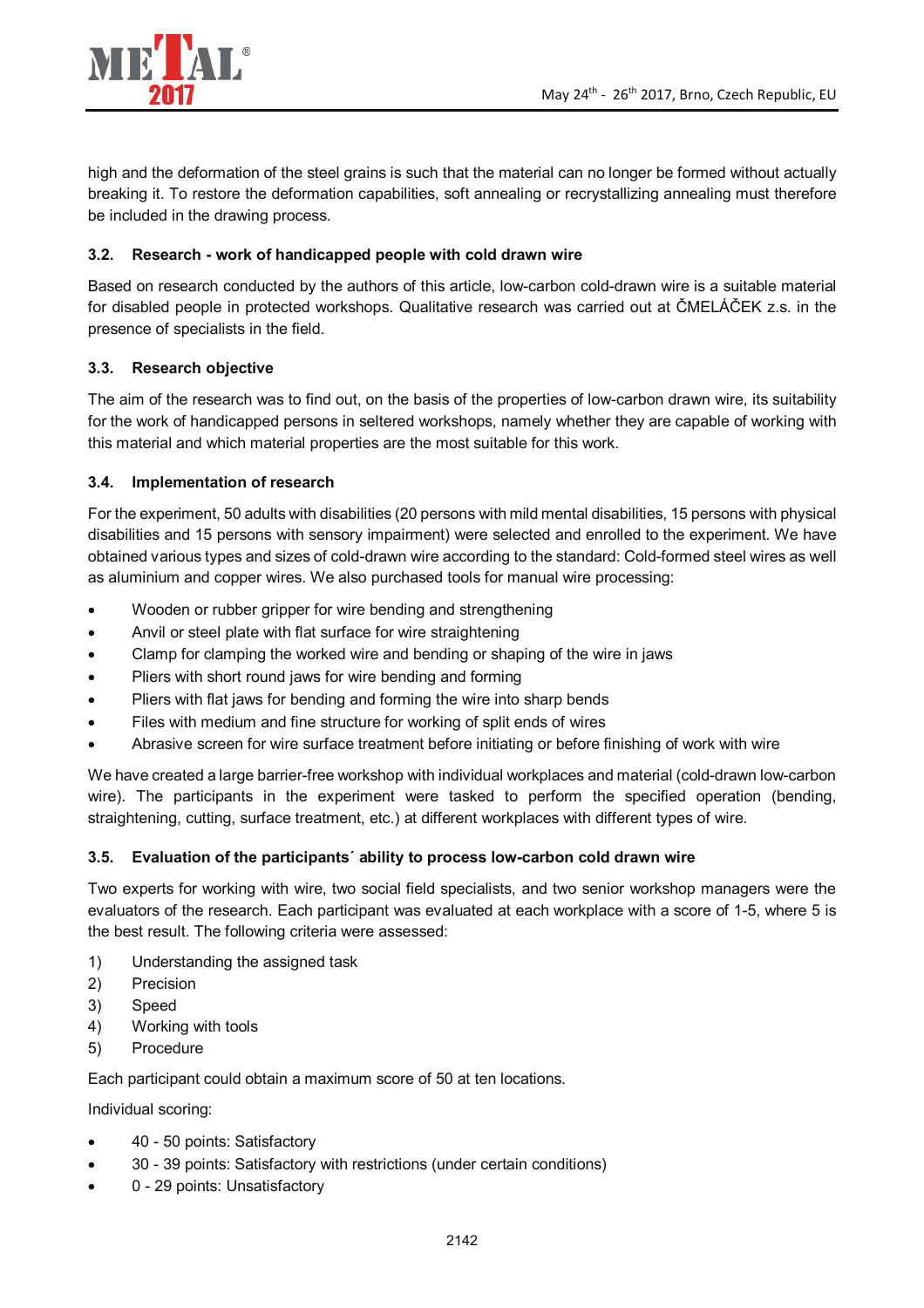

#### Group scoring:

Three groups were scored according to the type of disability. All scores in the group were summed up and divided by the number of group members. The scoring scale is the same as the individual scoring scale.

Overall evaluation:

All participants in the experiment were summed up and divided by the total number of participants. The scoring scale is the same as the individual scoring scale.

The selection of specific technical conditions and research results is also partly influenced by the physical condition of individual workers in protected workshops. This process of processing steel and other wires also requires specific safety conditions and regulations under the given conditions.

## **4. RESEARCH RESULTS**

Most participants received a Satisfactory scoring, 10 Participants Satisfactory with restrictions and only 4 participants failed (scored unsatisfactory). The group of slightly mentally handicapped people received 38 points, physically handicapped 42 points and those with sensory impairment received 44 points. Overall, the participants received 41 points.

Research shows that, on the basis of its properties, low-carbon drawn wire is suitable for the work of handicapped persons in protected workshops and these people are able to work with this material. Evaluators also assessed which materials are most suitable for the job with regard to their properties.

The most suitable material for handicapped people in protected workshops is the low-carbon cold-drawn wire.

Wires reinforced by drawing - wire for general use, wire for specific use - for nails, bolts, welding wire, concrete reinforcement wire, mattress mesh and upholstery springs, wire fabrics, needles, pins, office and letter pins, clothing hooks, stitching and profile wires - wires of cross sections other than circular: flat stitch wires, split cotter pin wire, wires for sparklers, wavy wires

Annealed wires - wire for general use - wire used wherever its softness, bending resistance is required and its low strength is not a problem, wires for a particular use - wire for mesh and barbed wire, binding wires, for electric wires, for flexible hoses, fabrics, floral wires, sealing wires.

## **5. CONCLUSION**

The described research is not considered to have been completed. Its aim is to select, on the basis of mechanical values (number of bends and torsions, tensile strength), such wires that are suitable with their deformation resistance especially for manual processing into simple products, using suitable pliers and other working tools. For this purpose, testing machines (breakers, benders, etc.) were not required in the protected workshop conditions. This will be continued in cooperation with some testing laboratories of wire-processing companies. The issue of research of integrity and synergies between different fields of human activity provides the opportunity to create unique and new solutions, new technologies in terms of employment of disabled people in protected workshops. Our research has shown that in real-world practice it is possible to enter into fields that were formerly the exclusive privilege of specialized certified manufacturers. By continuing our research with some testing LABORATORIES OF WIRE-PROCESSING companies, we will bring suggestions for further connections of metallurgy and social area, and we will explore the economic benefits of these solutions.

## **REFERENCES**

[1] ŠESTÁK, J. Chráněná dílna - nástroj k pracovnímu uplatnění a začlenění lidí se zdravotním postižením. Týn nad Vltavou: Domov sv. Anežky, o.p.s., 2007. 86 p.